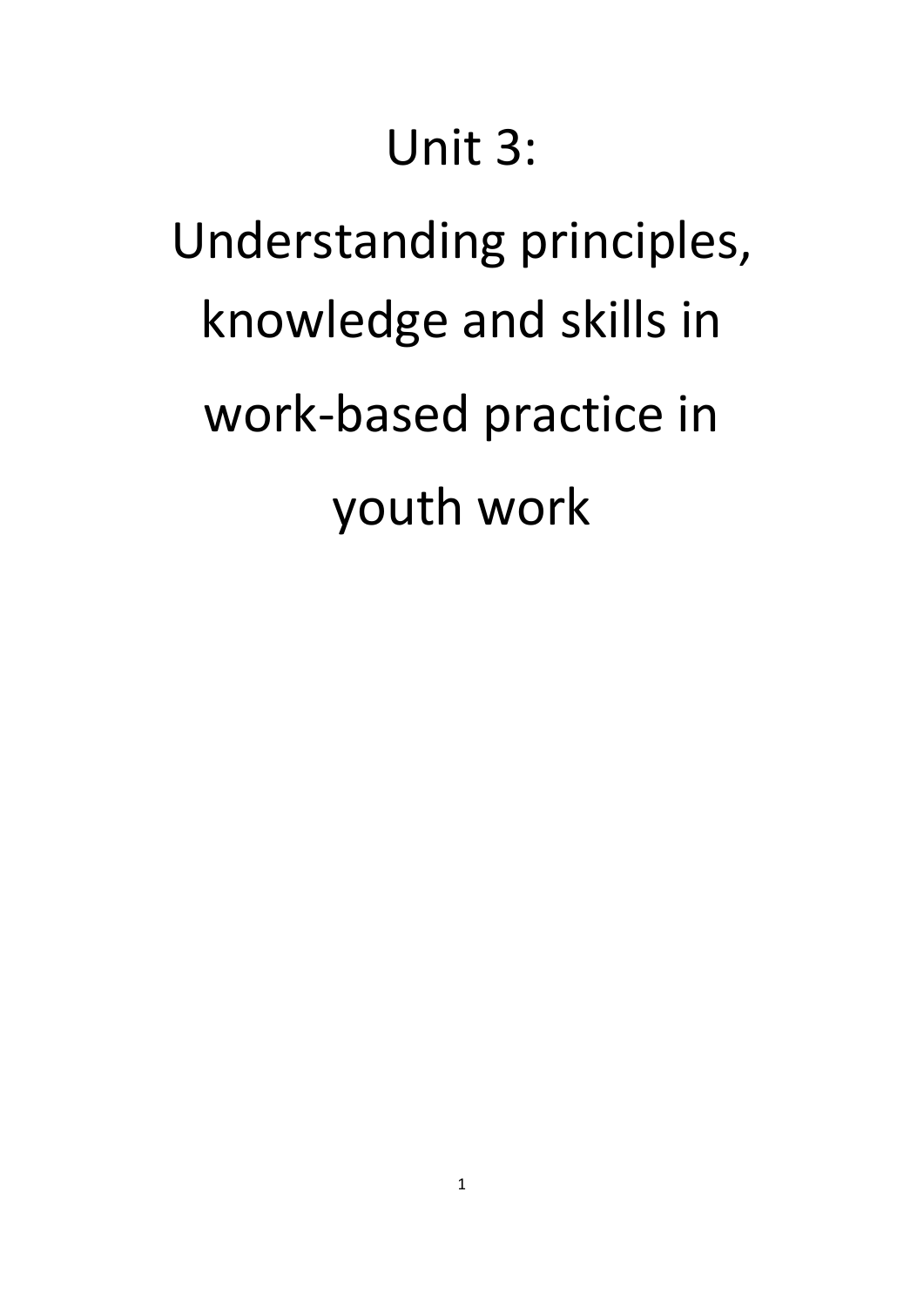#### **U3 1.1 Explain what is meant by reflective practice**

Reflective practice is the process of self-reflection, self-review, self-examination of one's own practices and to take one's own actions and experience and to examine it deeply with the feelings associated with it. Reflective practice allows the process of learning through experience to take place, whether it is a supervision with the manager, a routine daily club session, a briefing and debriefing session, a one to one with staff or young people, a recording of a disaster or difficult situation in the club, a success story with achievement, peer assessment, central monitoring reports, to staff training and away days or to the actual process of building relationship and identifying the needs with young people.

Good reflective practitioners record events that have taken place in some form or another, whether it be a sessional recording, notes taken in a briefing or debriefing book, a journal, supervision notes, minutes of meetings, young people's feedback and reflective recording sheets. Thus enabling, reflective practitioners to identify the real needs of young people through consultation, discussions, surveys and suggestions. This will then assist in the planning process and design stage of appropriate programmes to meet those needs of the young people. At the end of this process it will assist in the evaluation process of outweighing the negatives against the positives and what would be better next time.

Moon, defines reflective practice as "*a set of abilities and skills*, to indicate the taking of a critical stance, an orientation to problem solving or state of mind" (Moon 1999)<sup>1</sup>. This encloses the wide range of activities and thought process associated with our learning and self-development through experience.

Cowan, however suggests that learners are reflecting in an educational sense "when they analyse or evaluate one or more personal experiences, and attempt to generalise from that thinking" (Cowan 1999)<sup>2</sup>.

Biggs points out, "*a reflection in a mirror is an exact replica of what is in front of it"*  (Biggs 1999)<sup>3</sup>. So self reflection in professional practice can be seen as to what it allows you to give back not what you think it is, but what it might be, an improvement on the original.

Schön and Kolb have given reflective practice currency in recent years using a basic principle of reflecting on experience to improve action and professional practice. From the diagram below we can see this this thought process of learning taking effect. The learning cycle suggests that it is not sufficient to just have an experience in order to learn rather it is necessary to reflect on the experience to be able to design and formulate ideas and concepts that can be applied to new situations.

<sup>&</sup>lt;sup>1</sup> <http://www.ukcle.ac.uk/resources/personal-development-planning/what/>

<sup>&</sup>lt;sup>2</sup> <http://www.ukcle.ac.uk/resources/personal-development-planning/what/>

<sup>&</sup>lt;sup>3</sup> <http://www.ukcle.ac.uk/resources/personal-development-planning/what/>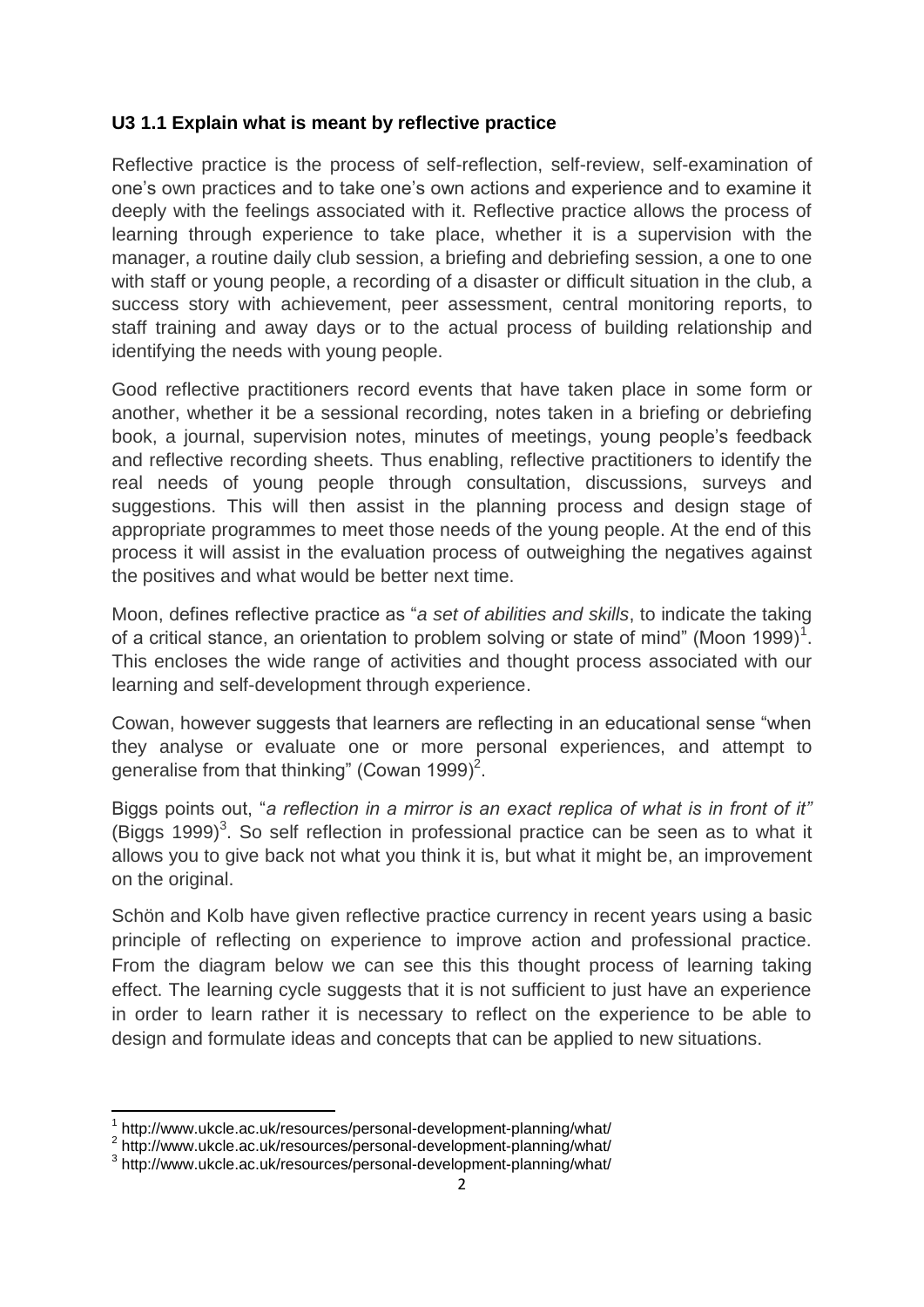

Therefore reflective practice is perhaps better known as an approach to which promotes independent learning through experience that aims to develop oneself to the level of being able to understand, reflect, review, conclude and replace if necessary for the better. The process is a continuous one and allows youth workers to develop and grow through their own learning experience, being able to reflect constructively and apply correctly from their experience and reflections. "Knowing when and how what to do when you don't know what to do" (Claxton 1999) $^5$ .

\_\_\_\_\_\_\_\_\_\_\_\_\_\_\_\_\_\_\_\_\_\_\_\_\_\_\_\_\_\_\_\_\_\_<br><sup>4</sup> [http://www.ldu.leeds.ac.uk/ldu/sddu\\_multimedia/kolb/static\\_version.php](http://www.ldu.leeds.ac.uk/ldu/sddu_multimedia/kolb/static_version.php)

<sup>5</sup> <http://www.ukcle.ac.uk/resources/personal-development-planning/what/>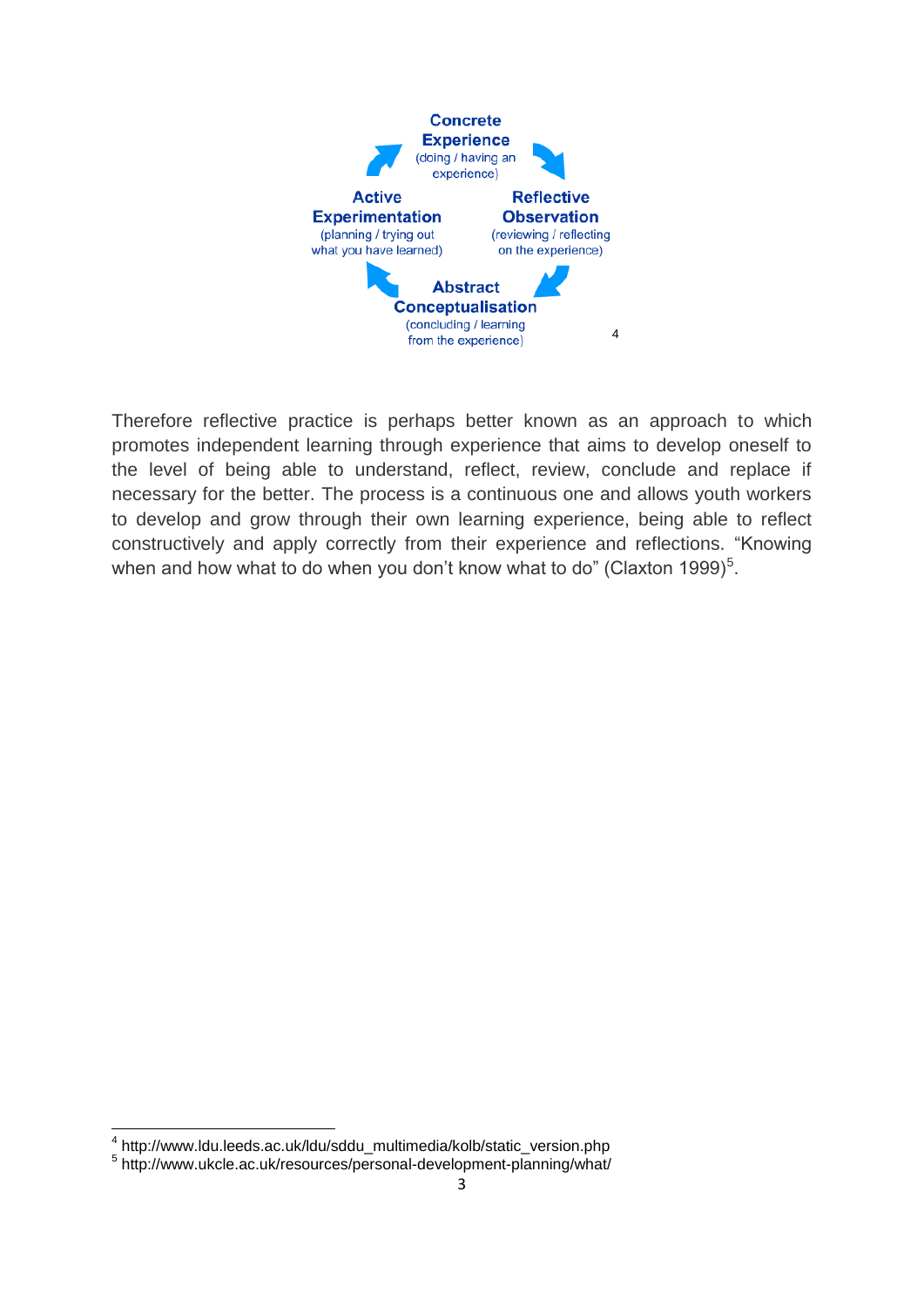#### **U3 1.2 Analyse the rationale for reflective practice**

Reflective practice is the ability to think what we are doing while we are doing it, or in other words to be able to think on your feet, on the go and be able to apply previous experiences to deal with new situations and this is the key element for reflective practitioners to develop within themselves.

Everyday new situations arise in our work place and it is this key skill that enables us to be able to deal with those situations without inflaming it and blowing it out of proportion but to find appropriate, productive and sensible, solutions to the situation that has arisen from out of the blue or to an on-going situation.

The key to reflection is learning how to take perspective of one's own actions and experience to open up the possibilities of purposeful learning derived not from text books or theorist but from everyday work environment and our very own life experiences. Whether these are a staff meeting, a supervision, a one to one with staff or young people, a sessional recording, a success story of a young person, a relationship or any other event or situation, before, during or after they have occurred.

Even when there is not a clear problem or question driving reflection, it is through the exploration of our experiences and the practice of dialogue and our relationship with young people and staff we can evaluate which issues are emerging and how we need to pursue it.

The role of a reflective practitioner is fundamental to this activity, since true 'reflection' requires someone who can ask appropriate questions, ensuring that the activity is both productive and meaningful. Reflecting on experiences of uncertainty can also help to shed light on our work in an event of it happening, and positive life experiences can also offer powerful sources of learning in the work place.

Reflection is an active process that entails the recalling of one's own experience in order to take a closer look at it, sometimes to direct attention to it briefly, but often to explore it in greater depth. It is a practice that forces us to question what we know and how we have come to know it. By developing the ability to explore and be curious about our own experiences and actions, we open up the possibilities of purposeful learning, derived not from books or experts but from our own work and life experiences<sup>6</sup>.

 6 <http://www.guildofpsychotherapists.org.uk/HTML/NCSWhyRP.html>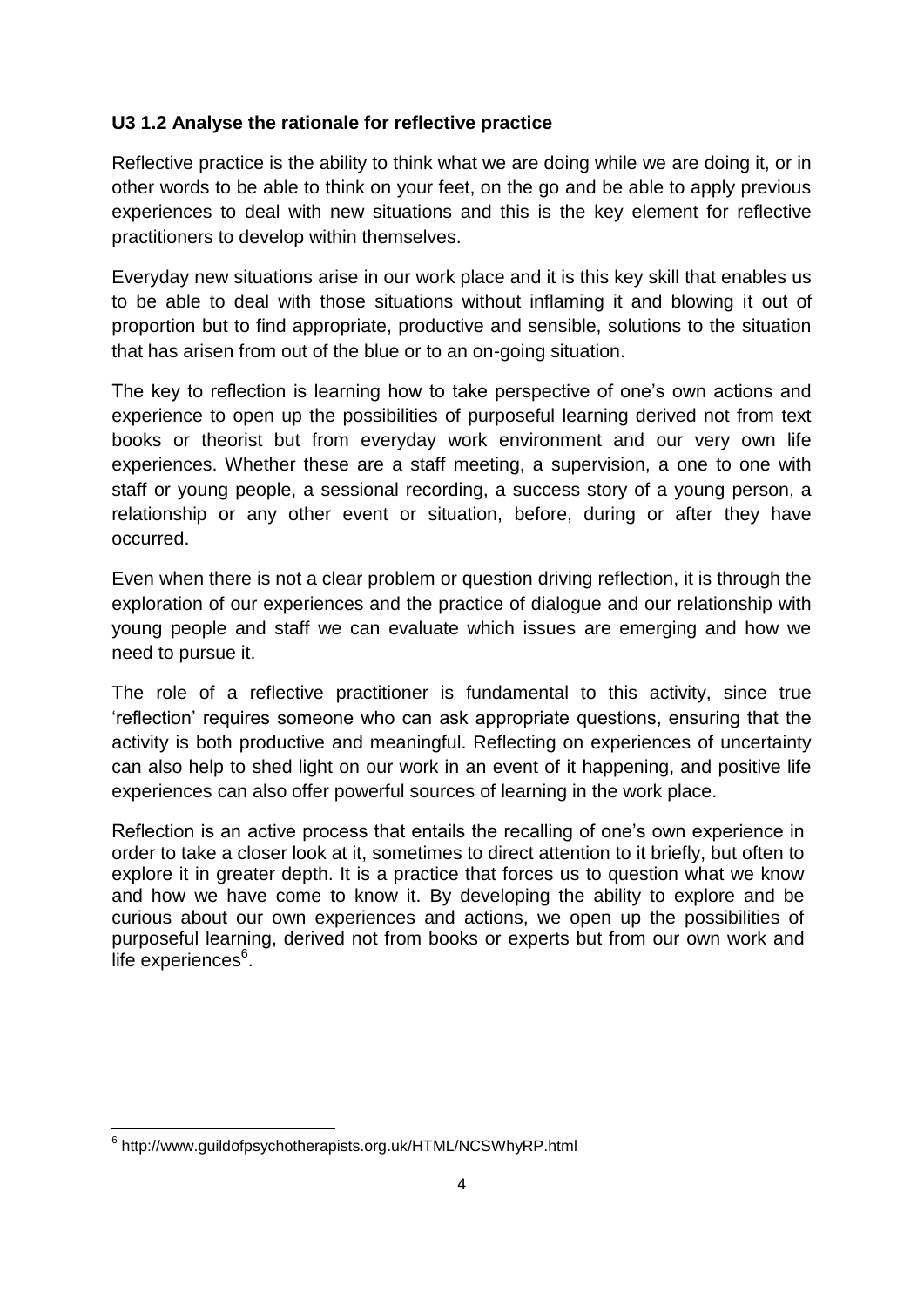#### **U3 1.3 Examine the methods that support effective reflective practice**

Not everyone learns the same way and not all learning theorists have the answers. However there are different learning styles and each one of them has a status in their own right.

David Kolb is one of the theorist that has spear headed this learning theory process in recent years by setting out four distinct learning styles (or preferences), which are based on experience.

In this respect Kolb's model is particularly favourable, since it offers a way to understand individual people's different learning styles, and also an explanation of a cycle of experiential learning that can be applied to us all.



Kolb includes this 'cycle of learning<sup>'7</sup> as a central principle in his experiential learning theory, typically expressed as "the four-stage cycle of learning", in which immediate or concrete experiences provide a basis for observations and reflections.

These 'observations and reflections' are assimilated and distilled into 'abstract concepts' producing new implications for action which can be 'actively tested' in turn creating new experiences<sup>8</sup>.

As youth workers this process enables us to have an experience during our sessions rather than live through it. The session is then translated at the end in the review part, debrief into our sessional recordings and debriefing books or journals of our experiences. The actual process of learning takes effect when it is tested out in new situations and constantly referred back to the theory itself through reviewing, reflecting, concluding, planning and taking action.

Kolb says that this process represents a learning cycle or spiral where the learner 'touches all the bases', i.e. a cycle of experiencing, reflecting, thinking, and acting. Immediate or concrete experiences lead to observations and reflections. These reflections are then assimilated (absorbed and translated) into abstract concepts with

<sup>7</sup> <http://www.businessballs.com/kolblearningstyles.htm>

<sup>8</sup> <http://www.businessballs.com/kolblearningstyles.htm>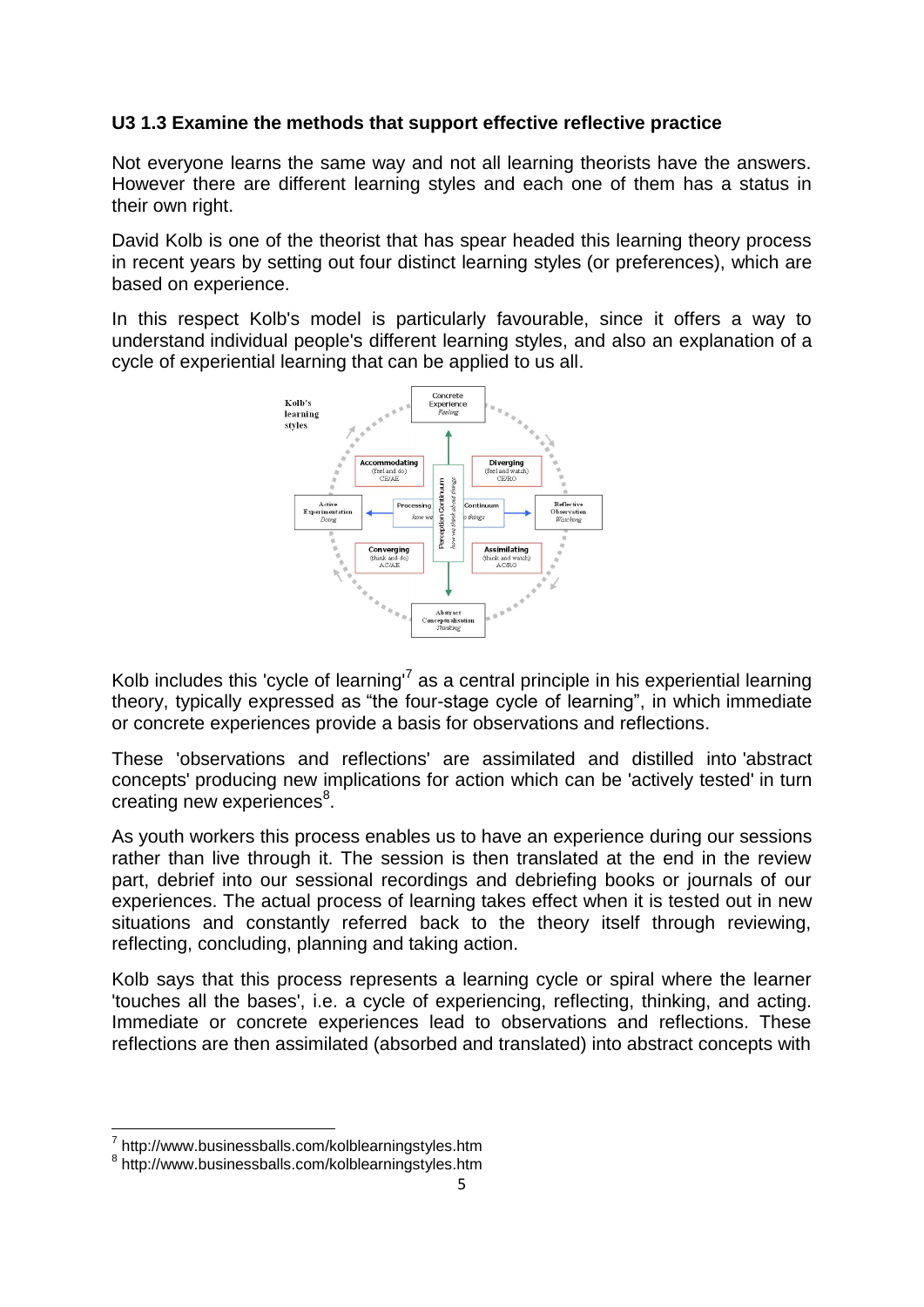implications for action, which the person can actively test and experiment with, which in turn enable the creation of new experiences<sup>9</sup>.

From the diagram above we can see that Kolb's model therefore works on two levels with a four-stage cycle:

- 1. Concrete Experience (CE)
- 2. Reflective Observation (RO)
- 3. Abstract Conceptualization (AC)
- 4. Active Experimentation (AE)

and a four-type definition of learning styles, each representing the combination of two preferred styles, for which Kolb used the terms:

- 1. Diverging (CE/RO)
- 2. Assimilating (AC/RO)
- 3. Converging (AC/AE)
- 4. Accommodating (CE/AE)

"A Problem Is Unlikely to Be Acted On if It Is Not Viewed as a Problem" and youth workers should not ignore issues, be ignorant of problems, avoid conflicts, disagreements and challenging behaviour from young people. Rather take a proactive role to becoming reflective practitioners and act on dealing with the situation. Therefore using Kolb's theory of the learning cycle regularly we can become effective reflective practitioners.

1

<sup>&</sup>lt;sup>9</sup> <http://www.businessballs.com/kolblearningstyles.htm>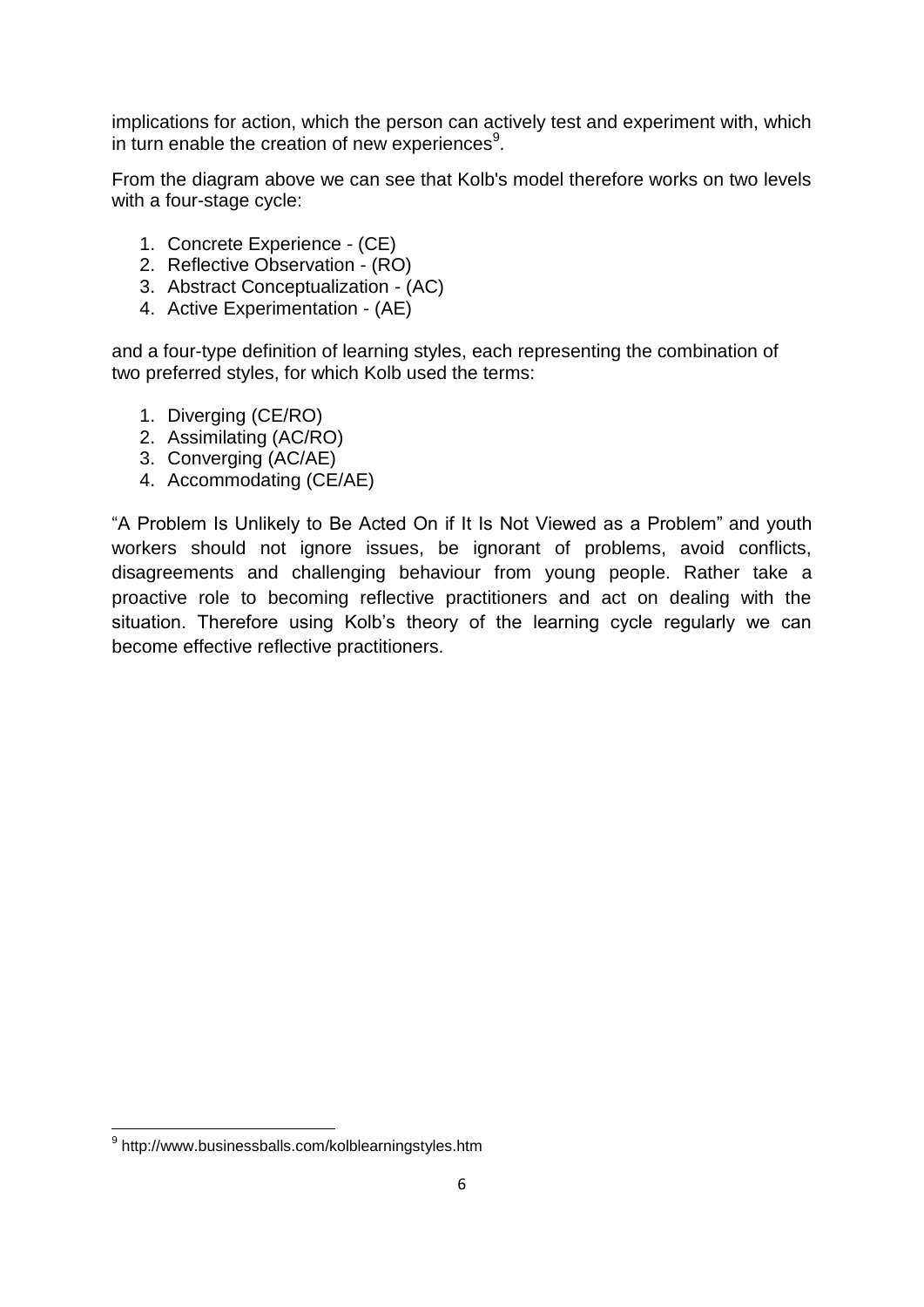#### **U3 1.4 Analyse own skills and abilities, identifying areas for development**

- 1. Fast learner
- 2. Good at listening
- 3. Good communicator
- 4. Good organiser
- 5. Good team player
- 6. Good at tasking and organising people
- 7. Data handling, interpreting data and producing reports
- 8. Decision making
- 9. Basic report writing
- 10.Assess and suggest ways to improve using logic and common sense
- 11.Identify needs and understand people
- 12.Problem solving and creativity in work
- 13.Test new ideas and projects
- 14.Career and life planning of others
- 15.Good basic IT skills word and excel
- 16.Good at club games and activities e.g., pool, draughts, cards, table tennis, badminton and various sports
- 17.Good understanding of different cultures
- 18.Speak another language

#### **Areas to develop**

- 1. Presentation skills use of power point, graphs, charts and modern design
- 2. Future Career progression route
- 3. Planning work and submitting work to deadline
- 4. Regular monitoring of work and staff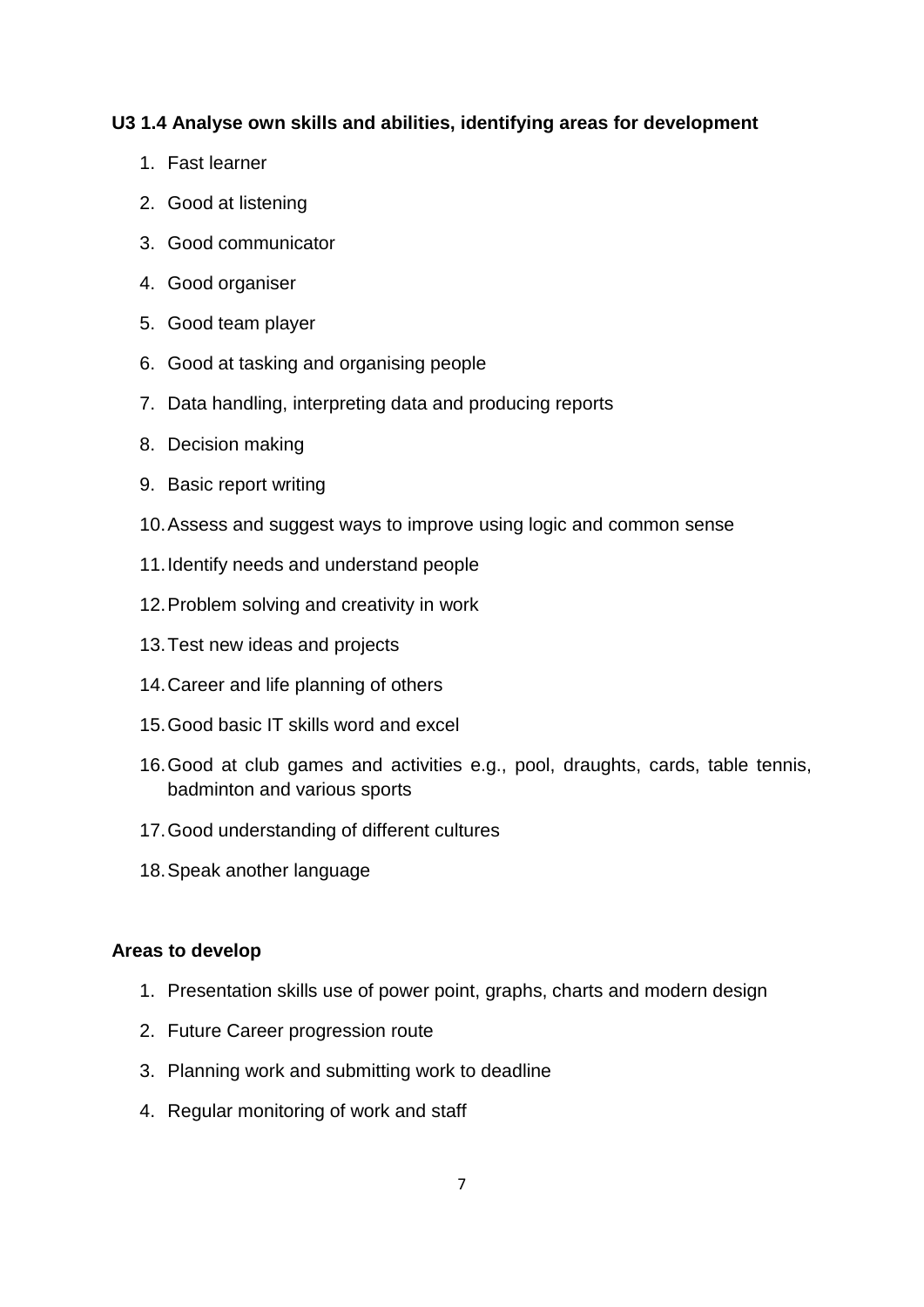#### **U3 1.5 Evaluate the influence of others on own values, attitudes and youth work experiences**

Through the years of being involved in youth work I have seen many changes, especially the change in the dynamics of youth work practices taking place at various centres. New technology making young people less interactive and ICT focused, centres becoming more target driven and achieving end of year targets. I have also seen new ventures, new ideas, youth workers experimenting and testing new grounds, certain organisations breaking cultural barriers and having an influence on guiding young people to make changes to their own values, beliefs and attitude, from the old fashion style of youth work where young people attend to gain a learning experience.

I believe that in the last twelve years central government trends have paved a new way of delivering a different style of work with young people and organisations that do targeted work have been the main benefactors from this in terms of funding. It is this agenda that has slowly influenced my behaviour and attitude towards youth work and has made me to be more target focused at times rather than fully focus on real youth work practices.

However, I have turn many things around by applying for funding and giving young people a great learning experience by not only improving in club resources and equipment, but by organising awareness training on Alcohol Abuse, Drug Abuse, Sexual Health, Personal Health and Hygiene as well as labour industry recognised training and qualifications to assist them towards employment.

There are youth workers that are passionate in their work and aim to make others aware of the issues affecting young people by showing positive pathways to reaching greater heights and resolving solutions in their lives. Those that give young people a positive experience in their adolescence period to become responsible adults and to become better active citizens. These workers have taken on their role for not just being in a job, but by playing a major part in creating that influential understating of differences and learning experience for young people to make positive choices in their lives. It is these group of workers that I have chosen to recognise, learn and take lessons from and ignored others that do not want to create change and influence. I have also made positive reflections from these workers to make changes my delivery of youth work and create a great influence of experiences that young people can gain in the youth club during their adolescence.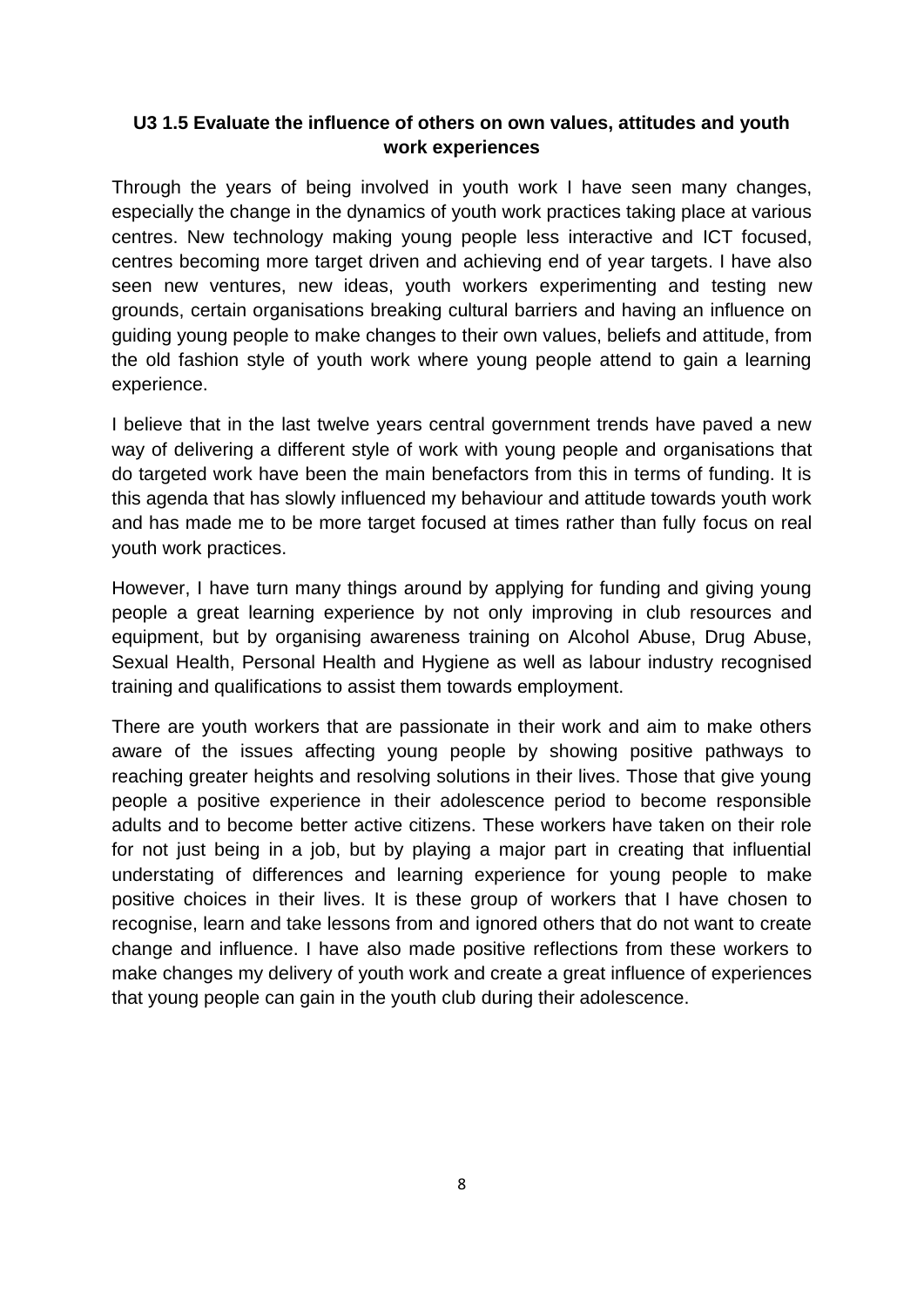# **U3 1.6 Examine ways in which equality and diversity underpin all areas of own youth work practice**

In youth work we are governed by the equality and diversity policies and procedures which mainly outlines an open access for all. Ensuring that everyone is treated equally, fairly and not discriminated against. To create a safe and secure environment for everyone especially the disadvantaged and socially excluded young people.

As a youth worker I believe we need to actively promote equality within the centre and where possible challenge actions and attitudes that discriminates the different users, so that young people are empowered to achieve their full potential and gain the full learning experience from attending a youth club.

Young people need to be constantly reminded of the equal opportunity statement in our work place, from our one to one conversations, group work, consultations, physical work, team work, and every form of engagement with them. We must display a true and fair picture of our commitment to the equality and diversity policy. We should in no way favour anyone because they are troublesome or goody goodies or allow anyone to have an advantage over the other.

I feel that we need to stamp out discrimination on all grounds of race, colour, nationality, ethnic or national origins, gender, sex, sexuality, belief, disability, religion, and age. This we can achieve through proactive engagement with young people, building positive relationships or even bringing in specialist trainers that can widen young people's horizon and understanding.

We also need to remove barriers that can hamper the progression route of young people and their experience within the youth club. I also feel that we need to value and celebrate diversity and differences and only then will this create an environment that is welcoming, safe & where healthy relationships can be built with young people.

Equality and diversity underpins and impacts us all in every area of organised activities and influences in how a youth club operates. we need to be able to provide a varied programme of activities that is suitable for all and is inclusive of all needs and abilities.

#### **Personal development plan**

- 1. To ensure the promotion of equality diversity and inclusion and foster good relations through monitoring the membership
- 2. To eliminate unlawful discrimination and bullying of staff, young people and visitors to the youth centre
- 3. Monitor how are incidents are recorded, monitored and what actions are taken by staff
- 4. To monitor the achievements of young people and close gaps where identified
- 5. To keep up to date with the relevant policies and procedures to support the above items.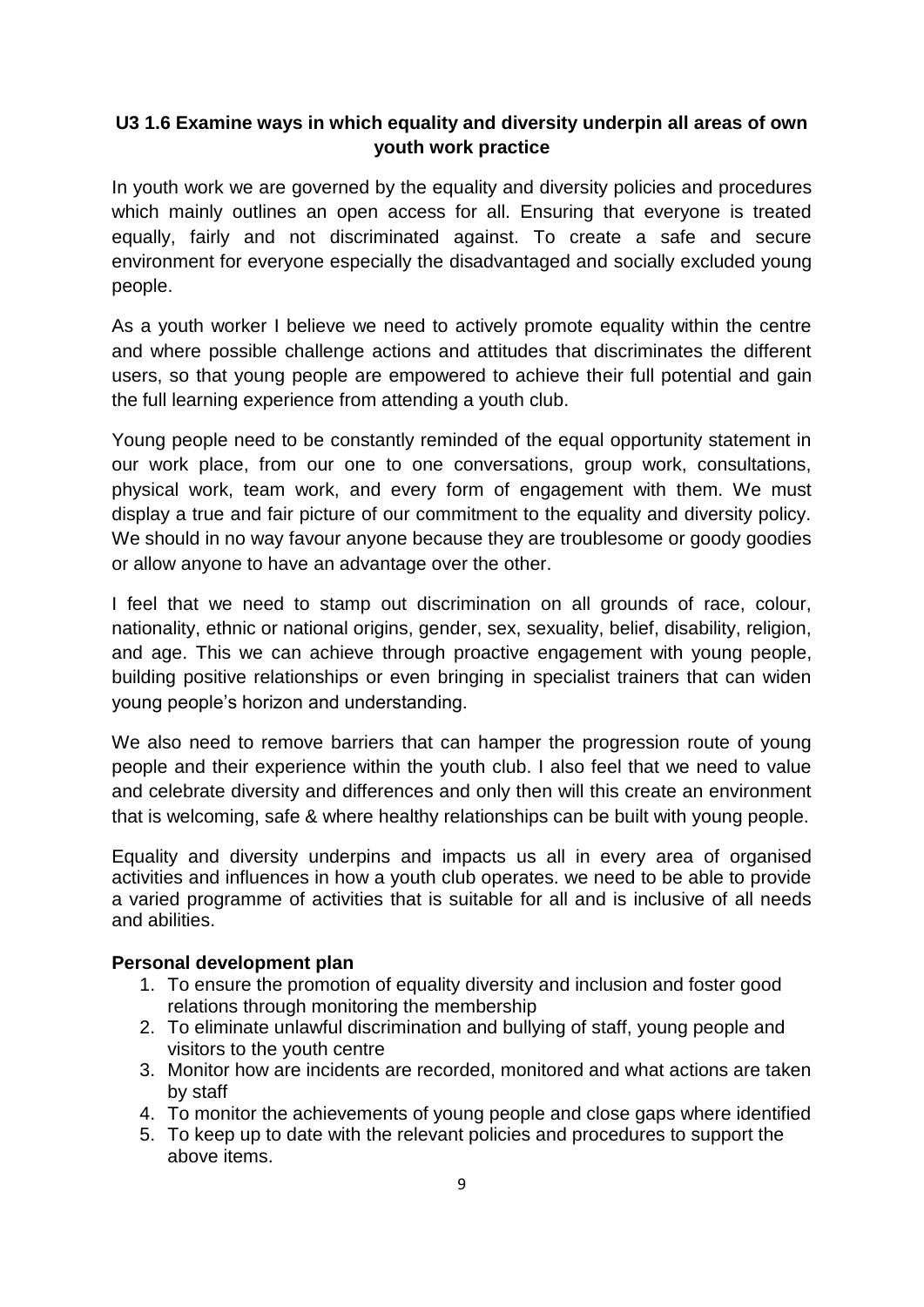# **U3 2.1 Analyse the components of effective communication to assess impact on youth work practice**

"We all use language to communicate, to express ourselves, to get our ideas across, and to connect with the person to whom we are speaking. When a relationship is working, the act of communicating seems to flow effortlessly. When a relationship is deteriorating, the act of communicating can be as frustrating as climbing a hill of sand". $10<sup>10</sup>$ 

Communication is a two way process between someone sending a message and another person receiving that message in order for them to respond in a particular way. If there is a mutual understanding about what has been communicated then a response takes place and effective communication has been achieved. If that message is not decoded properly by the recipient or that there is a barrier i.e. language, culture, peers, lack of interest, noisy environment, etc. then the information or the response will not achieve its desirable outcome.

In youth work if we fail to send the correct message to the young people either through our verbal, non-verbal and written communication, then a state of confusion will be created, it may create barriers and young people may avoid you during the session. It may also result in young people not attending the centre and our work may not be as effective as we have hoped and planned.

It takes skills to be an effective communicator in youth work, one that can understand the environment and society they work in, the surrounding area where the young people come from, and the individual young people they work with. Thus enabling them to communicate information clearly, concisely and get to the point of the message in the simplest of ways. It also boils down to our own personal relationship we have with young people and the level of invasion we can have in their private space to get a message through to them and young people deciding whether they choose to listen to you or not.

Communication involves three components as discussed above:

- 1. **The verbal message** the words we choose, is it brief succinct, organised and free of jargon.
- 2. **Paraverval messages** how we say the words, our tone, our pitch and pacing of our voice all which accounts for  $38\%$ <sup>11</sup> of what is perceived and understood by others.

<sup>&</sup>lt;sup>10</sup> Chip Rose, attorney and mediator

<sup>&</sup>lt;sup>11</sup> Professor Albert Mehrabian, Silent messages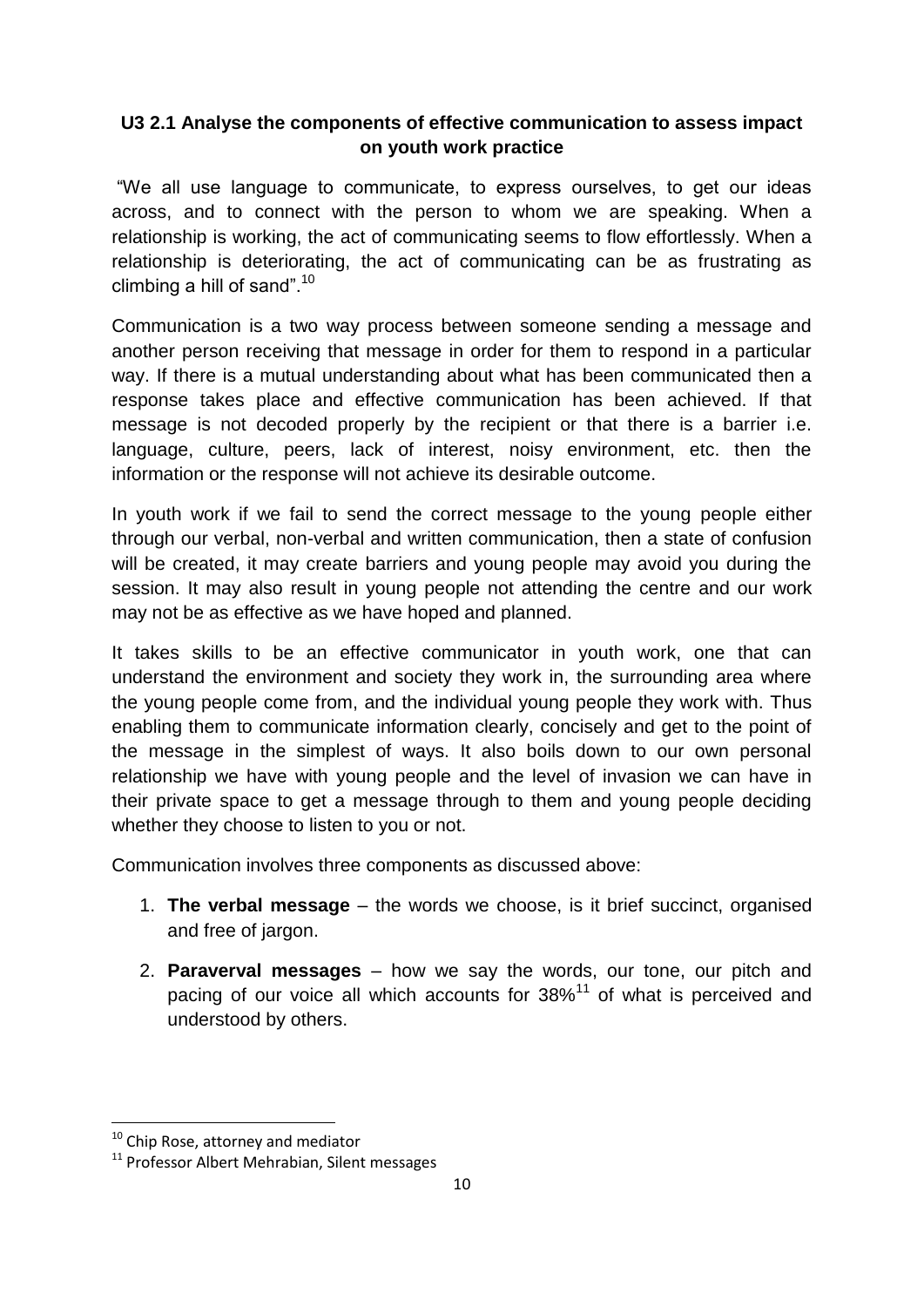3. **Non-verbal messages** – our body language, our gestures and facial expressions which counts for  $55\%$ <sup>12</sup> of the message we hope to send through to the listener.

These three components are to be used to send a clear and concise message for it to be received and clearly understood by the recipient. In all our communication we want to strive to send consistent verbal, paraverbal and non-verbal messages that way young people will not be confused, loose trust and undermine us in building relationships.

### **U3 2.2 Analyse the ways young people communicate verbally and non-verbally with others**

*"Technology has not only mediated communication in countless ways, but the very ways we communicate and even the ways we talk and think about communication are changing as a result."<sup>13</sup>*

# **How do young people communicate**

Just like adults, young people use oral, written and non-verbal communication, but often communicate in many different ways. For example, they may use words and phrases that are unfamiliar to adults, or are out of context to their usual meaning such as 'sick', 'wicked', 'wassup', 'yo dude', meaning good, excellent how are you doing, hello mate. They may shout at each other to seek attention or show aggression as means of play and getting someone to listen are all familiar acts founds in young people.

Young people are now in possession of the latest digital technology and the high speed internet is allowing communicating to take a new shape and form. We can see during a session a high number of young people on their phones talking for long period of times with friends. Texting has become very common as phone companies are offering unlimited texting services between the same network and others. Those owning black berry phones are able to send free messages to others with a black berry phone, and those using the internet at home or through their android phones are able to communicate using What's up, short email, Skype, MSM or using social notice boards and forums.

#### **Verbal communication tools**

- 
- 
- Shouting to seek attention Video calling
- Mobile phones Being short and brief to the point
- Skype video calling MSM (video and messaging)
	-

<sup>&</sup>lt;sup>12</sup> Professor Albert Mehrabian, Silent messages

<sup>&</sup>lt;sup>13</sup> The New Media Consortium. (10 October 2007)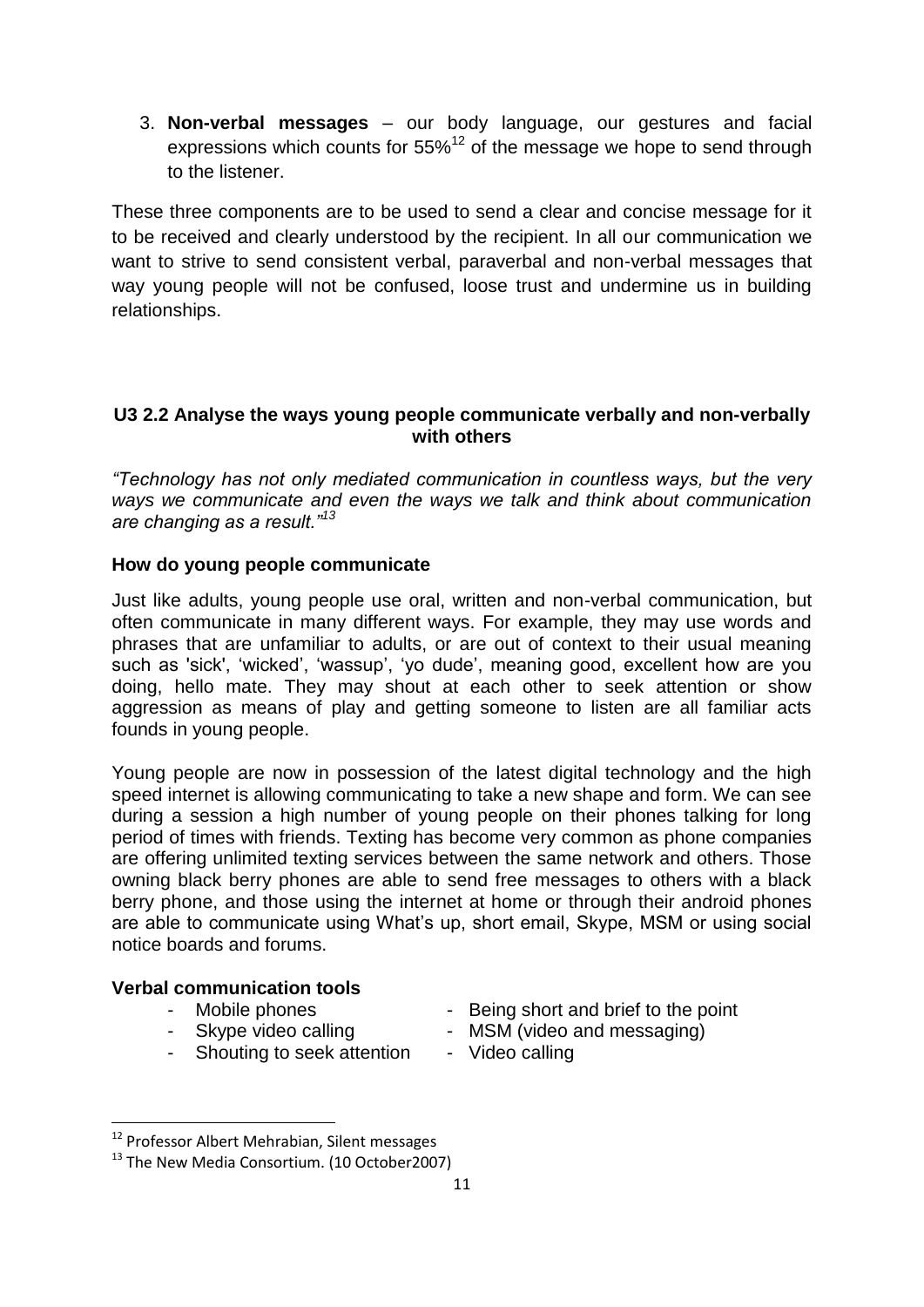#### **Non-verbal communication tools**

- Email Facebook<br>- Texting Twitter
	- Texting
- Blogging Social Network Services
- Hand signs Body language and postures

They may also use non-verbal communication in different ways, for example, using gestures that copy a celebrity, pop star or TV character. We also are seeing many young people who are getting hooked onto the internet and spending more time  $\mu$  indoors then going out to meet friends. The BBC<sup>14</sup> have found that research shows that on average young people spend 30-50 minutes per day using social network sites. We see young people often use these technologies to communicate with others that are indoors, sending emails, using social media sites, and using mobile technology to send instant messages individually or in group form.

It is helpful as a youth worker to teach young people the positives and the limitations of the various communication methods, particularly around cyber communication and the dangers surrounding criminal gangs and unwanted attention, cyber bullying.

 $\overline{\phantom{a}}$ 

<sup>&</sup>lt;sup>14</sup> <http://www.bbc.co.uk/news/education-12334962>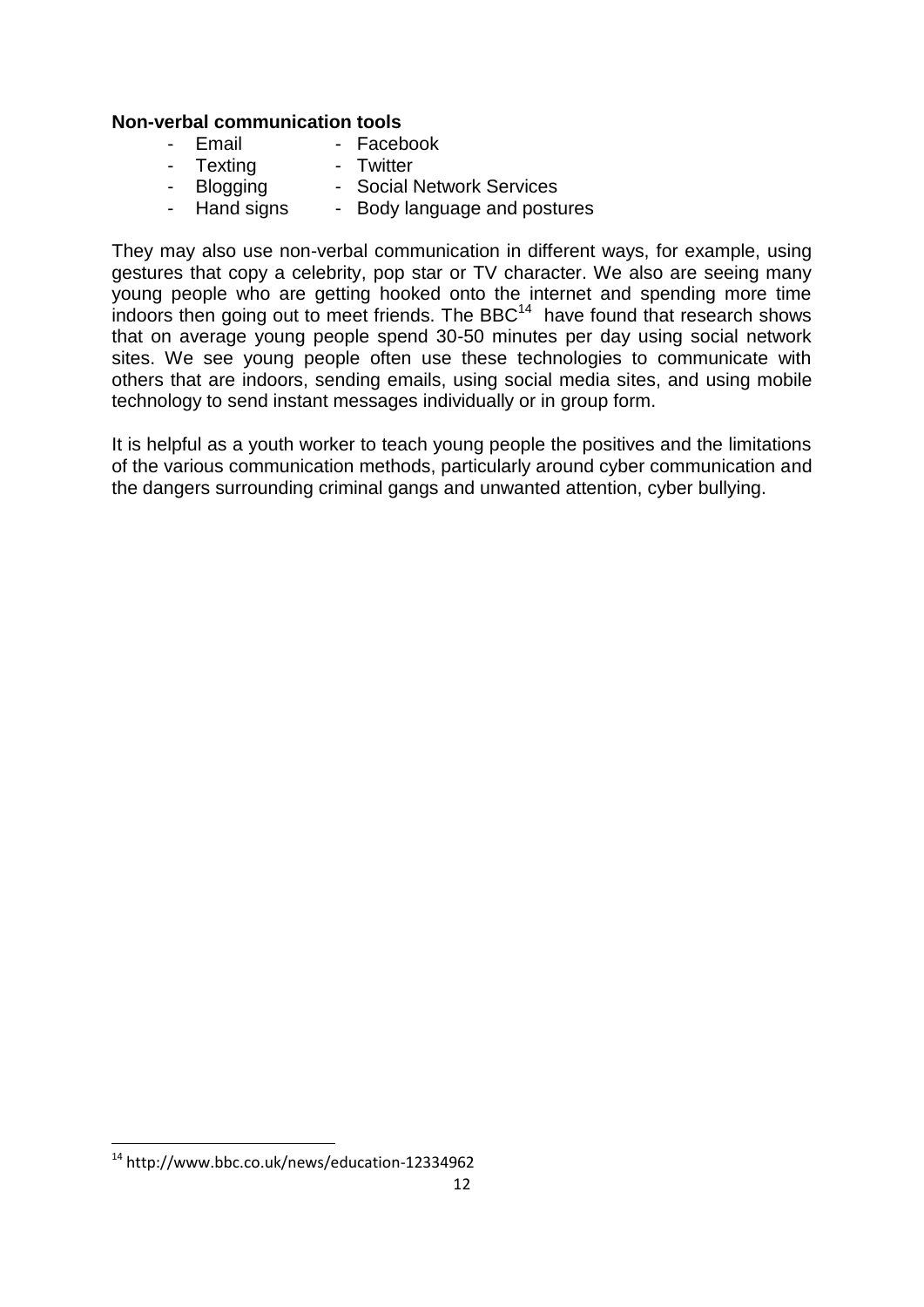#### **U3 2.3 Evaluate own communication when working with young people identifying a minimum of three areas for development**

I believe I am a good communicator at all three levels described in the earlier units, but I do have short falls where I personally believe that if I improve then young people will understand me better. This should assist me in developing a stronger and better relationship that I currently hold with the young people.

With regards to verbal communication I allow young people to get on with things that have been planned and organised for them, but when something goes wrong I am a bit slow to deal with it there and then. I allow discussion and debate to take place amongst young people and allow this to carry on to resolving their own matters within themselves. I find it to work in my practice, but other colleagues have criticised me for not being strong enough to raise my voice and stop things from developing further in the first instance.

However I find myself to be very short in my explanation, going straight to the point, avoiding jargons and being clear in what I want young people to understand and again I believe that things need to be explained properly to young people until they have understood the discussion. I also believe that this usually happens because of the lack of resources we have at the moment and young people demanding, trips, residential and adventurous activities.

I am probably good at non-verbal communication, making facial expression to approve or disapprove things and showing appreciation, using hand signals to express things to young people. But I believe if I stood away from the high top desk then young people will see more of my body and get a whole picture of my expressions. I think I need to move more freely around the club, talk more to different individuals attending the club, but having only myself and another member of staff for the session distracts me from concentrating on the session. The initial load of work to complete before being fully available to young people has taken me away from dealing with young people at the start of the session. We definitely need three members of staff and this has been highlighted by the peer inspectors but has yet to materialise.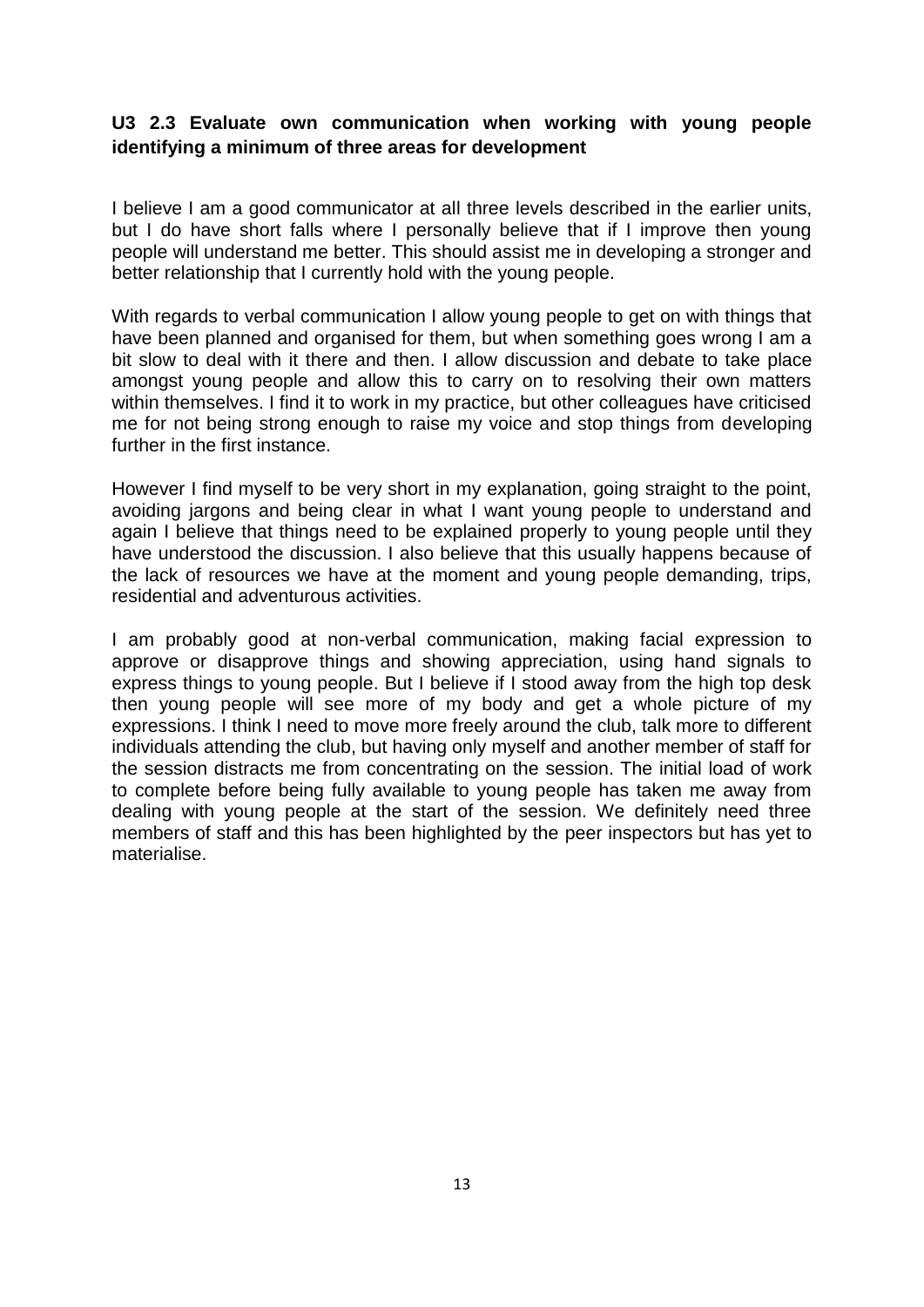#### **U3 3.1 Describe the effects and consequences of physical changes in adolescence**

Adolescence is the transitional stage of physical, mental, emotional and social development that takes place between childhood and adulthood. According to Erickson's stages of human development a young person is in the state of adolescence between 12 and 19 years of age but that does not mean that it can start earlier or later on during your teens as every individual is different.

During this physical stage of puberty majority of the young people will witness many changes taking place within their bodies at a greater rate. Increase muscle growth and strength, stronger bones, strengthening of the internal organs, hormonal changes like facial hair, having a wet dream, menstruation in girls and individuals becoming sexually mature. This sudden and rapid physical change that adolescents go through make adolescents very self-conscious of themselves, sensitive, and worried about their own body and what will happen to them or how they need to look after themselves.

We see that adolescents also go through the mental stage of development where their view of the world starts changing, their behaviour and attitude to certain things become very sensitive e.g. their parents holding their hands through the street and buying clothes for them to setting the time for breakfast, lunch and dinner and the times they can be out and the time they need to be in by. During this stage of development young people become worried about their image, how they look, will they have spots that will ruin their smooth skin, do they need to start wearing makeup, start shaving, etc. Thoughts, ideas, methods, concepts, belief what does it take for me to be accepted are the process that takes place.

We can see that as young people grow up, emotional feelings start to play a great part in their lives as they come to realise that they do not have to be totally dependent on their families. They don't have to listen to everything their parents say they are the ones that need to be heard, because they are the ones going through the changes. This is also the period when they start questioning, experimenting and testing things especially the boundaries. You find that young people at this stage begin to experiment with smoking cigarettes, trying out drugs, drinking various types of alcoholic drinks and forming stronger relationships amongst their peers both friendship and sexual relationships.

You find that many young people want a space of their own, their own room if they are lucky or to stay out long hours and return late at night, to not do their homework or delay it. They want freedom to do what they want, when they want and how they want, they don't need adult intrusion in their lives they are already seeking independence. Sometimes they feel that when they rebel against their parents, school teachers, society, the assumption is that they are getting up to no good and it is this panicle point when trust between a parent and their child start to break down, but what all parents want is to know is, that their child is safe and to give them what is best for them and that they are making the best decision for them, having experienced the world prior to their very own existence.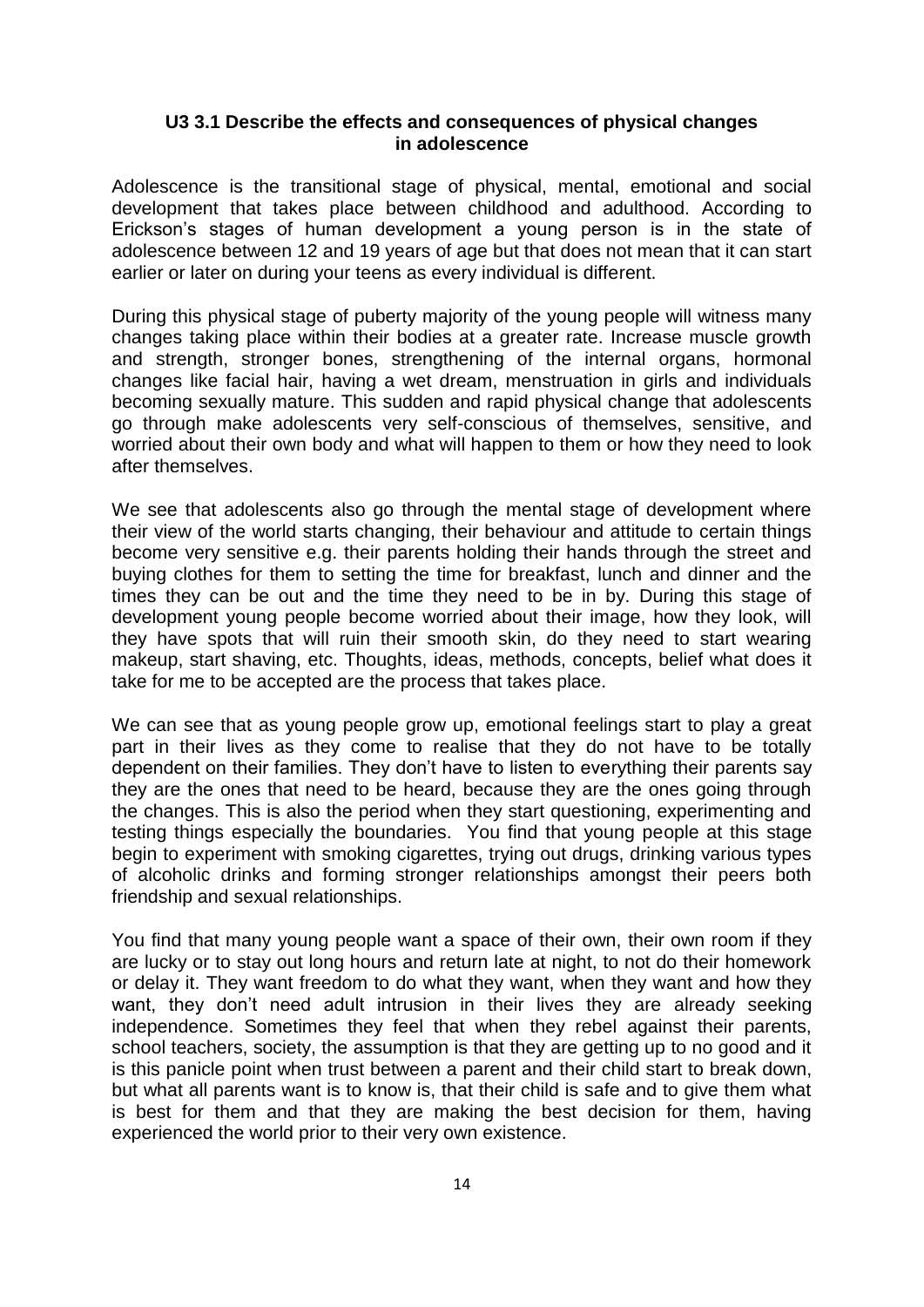#### **U3 3.2 Explain theories that underpin the emotional and social development of adolescence**

Adolescence is the developmental transition between childhood and adulthood. It is the period from puberty until full adult status is attained<sup>15</sup>. The following is a summary of the views and opinions of different theorist hold on describing characteristics, behaviour patterns and thinking modes during this period of adolescence, and how they looked at this topic and understood things from a different perspective.

**G Stanley Hall (1844-1924),** was the first psychologist to advance a psychology of adolescence in its own right and to use scientific methods to study them. He describe the period of adolescence a period of "storm and stress" a new birth "for the higher and more completely human traits are now born" describing what you generally find in characteristic of young teenagers going through change in behaviour with different mood patterns for different settings, struggling, rebelling, causing revolution and then coming to a stage of realisation of modern civilisation.

**Sigmund Freud (1856-1939**), believed that adolescence was a universal phenomenon and included the four elements of physical, emotional, intellectual and social development that most theorist use. He also related that the psychological changes are related to the emotional changes and are linked to negative emotions and other forms of adolescent behaviour.

**Otto Rank (1884-1939),** who challenged Freud's notions, saw adolescence a period of creativity and productiveness. He placed less emphasis on instinctual behaviour and forces during this period. He saw that during this period, personality development occurs, a change from dependence to independence, growing stronger each day and the struggle to becoming more independent to fit and contribute to society rather than meeting biological needs.

#### **Erik Homburger Erickson (1902-1994)**

*"It is human to have a long childhood; it is civilized to have an even longer childhood. Long childhood makes a technical and mental virtuoso out of man, but it also leaves a life-long residue of emotional immaturity in him."<sup>16</sup>*

The core concept of Erickson's theory is the ego identity and the identity crisis which has a common element in all cultures. During this period individuals must establish a sense of *"personal identity and avoid the dangers of role diffusion and identity confusion"* (Erikson 1950). Up to the point of adolescence this is the period of what we do, with what has been done to us and question who am I, where am I going and what have I become. At his stage they need to identify who they are independent of parents and how they can establish themselves as members of a wider society. If role confusion settles in, and they do not uphold responsibilities then adolescents go through what Erickson describes as "Moratorium", a suspension of engagement in activities. Thus, leading to a state of alienation and lasting sense of isolation and confusion in other cases Erikson goes onto says that it can lead to suicide or suicide

<sup>15</sup> http://psyking.net/id183.htm

<sup>&</sup>lt;sup>16</sup> http://www.learningplaceonline.com/stages/organize/Erikson.htm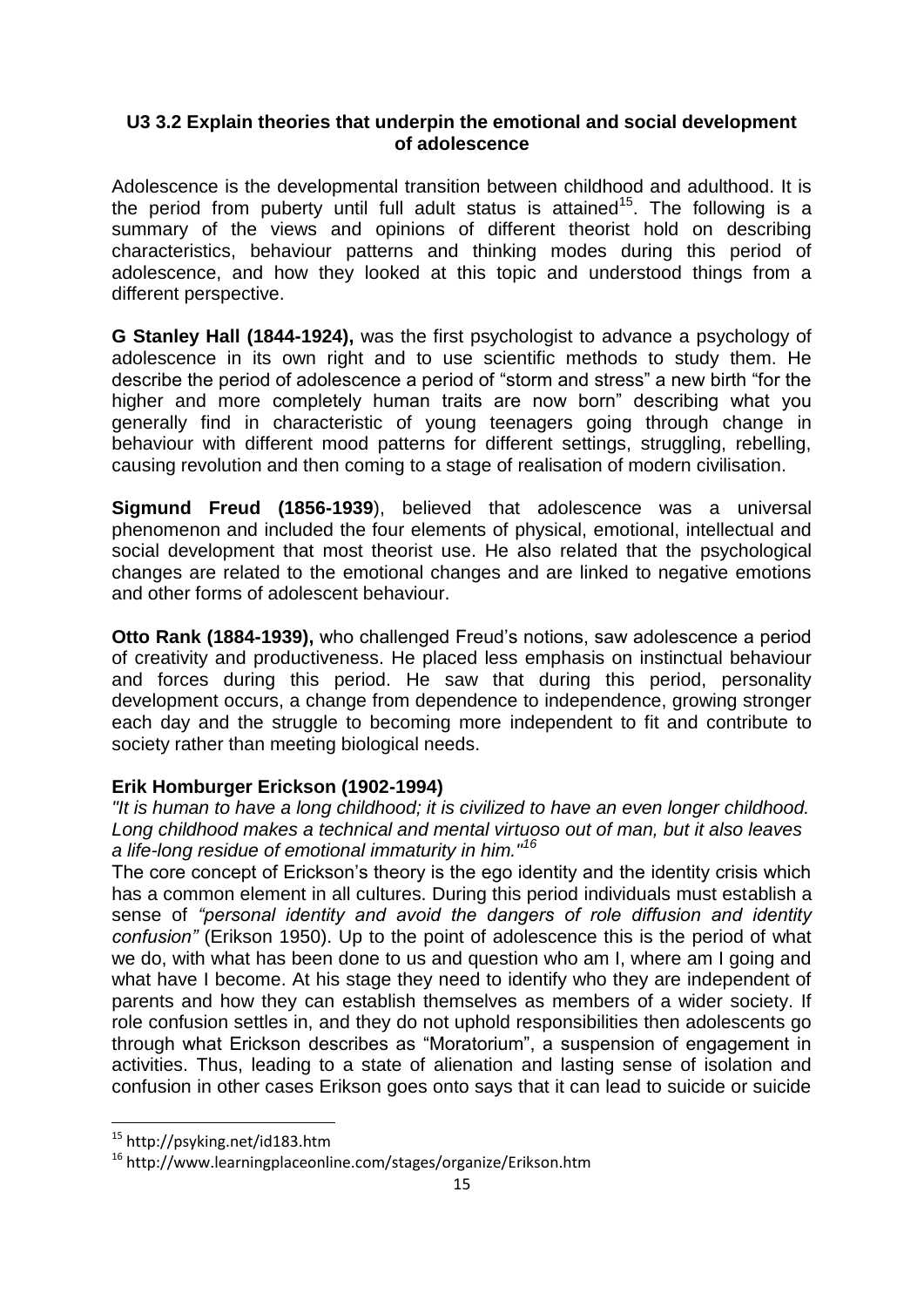attempts. The problem is that not everyone has the experience of life but if they find their personal identity then it may lead to healthy relationships especially amongst their peers.

**Jean Piaget (1896-1980)** was the first psychologist to make a systematic study of cognitive development. Piaget showed that young children think in strikingly different ways compared to adults. However most of his studies involved children and the focus was mainly on development rather than behaviour. Piaget's results are of a qualitative nature, rather than gradual increase in development and the aspects around behaviour. His techniques of reasoning, calculating, assimilated tasks and creating abstract thinking was done to drive up the potential within an individual to be able to calculate and imagine the outcome of particular actions.

# **There Are Three Basic Components To Piaget's Theory<sup>17</sup>:**

- *1. Schemas (building blocks of knowledge)*
- *2. Assimilation and accommodation*
- *3. Stages of Development: (sensorimotor, preoperational, concrete operational, and formal operational*

Adolescence was placed under the formal operational stage, starting with the age of 11, which is another debate in itself. He concluded that children's cognitive development is based on acquiring and using rules in increasingly more complex situations, rather than in stages $18$ .

However you look at the above theories they all mention that change is taking place in that individual, the pattern of major human development and growth is at its second major stage and as youth workers we must take into consideration of this transition of emotional and social development of young people.

<sup>17</sup> <http://www.simplypsychology.org/formal-operational.html>

<sup>18</sup> <http://www.simplypsychology.org/formal-operational.html>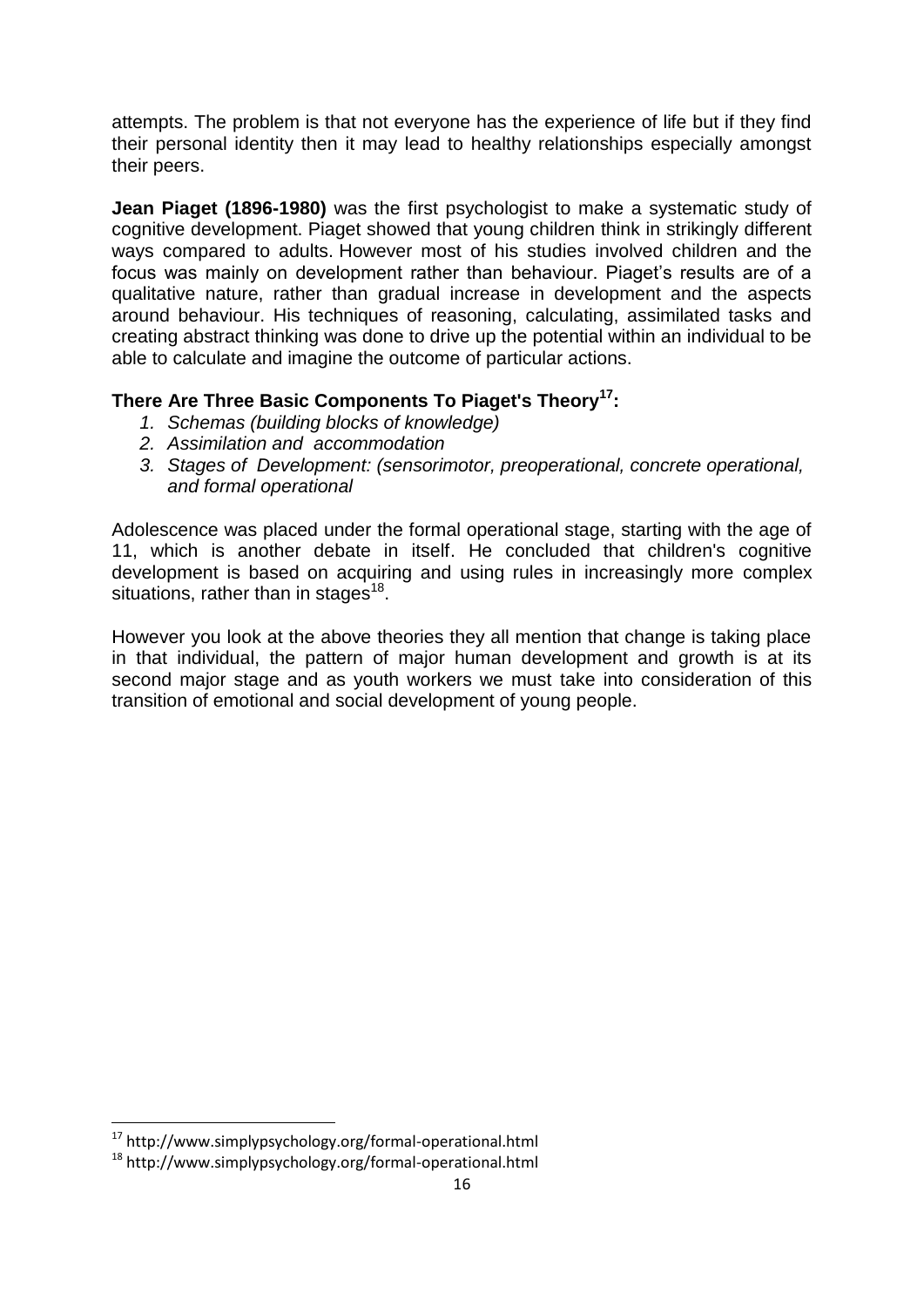#### **U3 4.1 Explain the key stages of programme development demonstrating how young people will be involved**

Before we set ourselves to discussing the key stages of designing a youth programme we can see the many bad practices where youth workers do not involve young people in any of the design processes at any particular stage of a youth programme. This in itself can lead for that programme to becoming a failure or not have a single impact on young peoples lives. Young people often get bored and need to be engaged in challenging, stimulating and fun activities. A youth club that offers the same things week in week out quickly becomes stale and uninviting to young people.

From the UN convention on the rights of the child young people have the right to have their opinions on matters that affect them to be taken into account in accordance with their maturity. This allows youth workers to have a better insight of their views and priorities to determine how ground rules are set to seeking their views through consultation and designing programmes that are made to suit young people's needs.

We must tie ourselves with the thinking that involving and empowering, active participation and engagement of young people is an integral part of the design process of any youth work programme. It is also important to involve as many young people as possible in the various processes and stages of the discussion of any monthly, termly, quarterly, half yearly youth programme. It also needs to be inclusive to the various needs that exist and this can become more of a success both for staff and young people.

#### **Stages of planning in youth work**

- Create the right environment for all by building, maintaining and developing relationships
- Planning to meet the developmental needs of young people
- Motivating young people to be involved and valuing them throughout the process and design programme to meet external curriculum e.g. HCAM outcomes.
- Ensure the programme meets the developmental needs of young people
- Following up and evaluating the learning process

This can be achieved through;

- 1. Group consultation: it can be a quick fire of ideas or a discussion on young people's feelings, attitude, issues affecting them, etc.
- 2. Suggestion box: Some people may not be vocal or cannot express themselves can discreetly put ideas and suggestions to assist in the programme design
- 3. Wish list, graffiti or writing wall: Where individuals put the feelings on the wall and suggestions are made and then taken to the planning stage
- 4. One to one: where individuals can involve themselves in suggesting ideas
- 5. An elected youth rep or youth panel can assist in the planning process with staff during staff planning meetings
- 6. A survey or questionnaire carried out to assist in the programme planning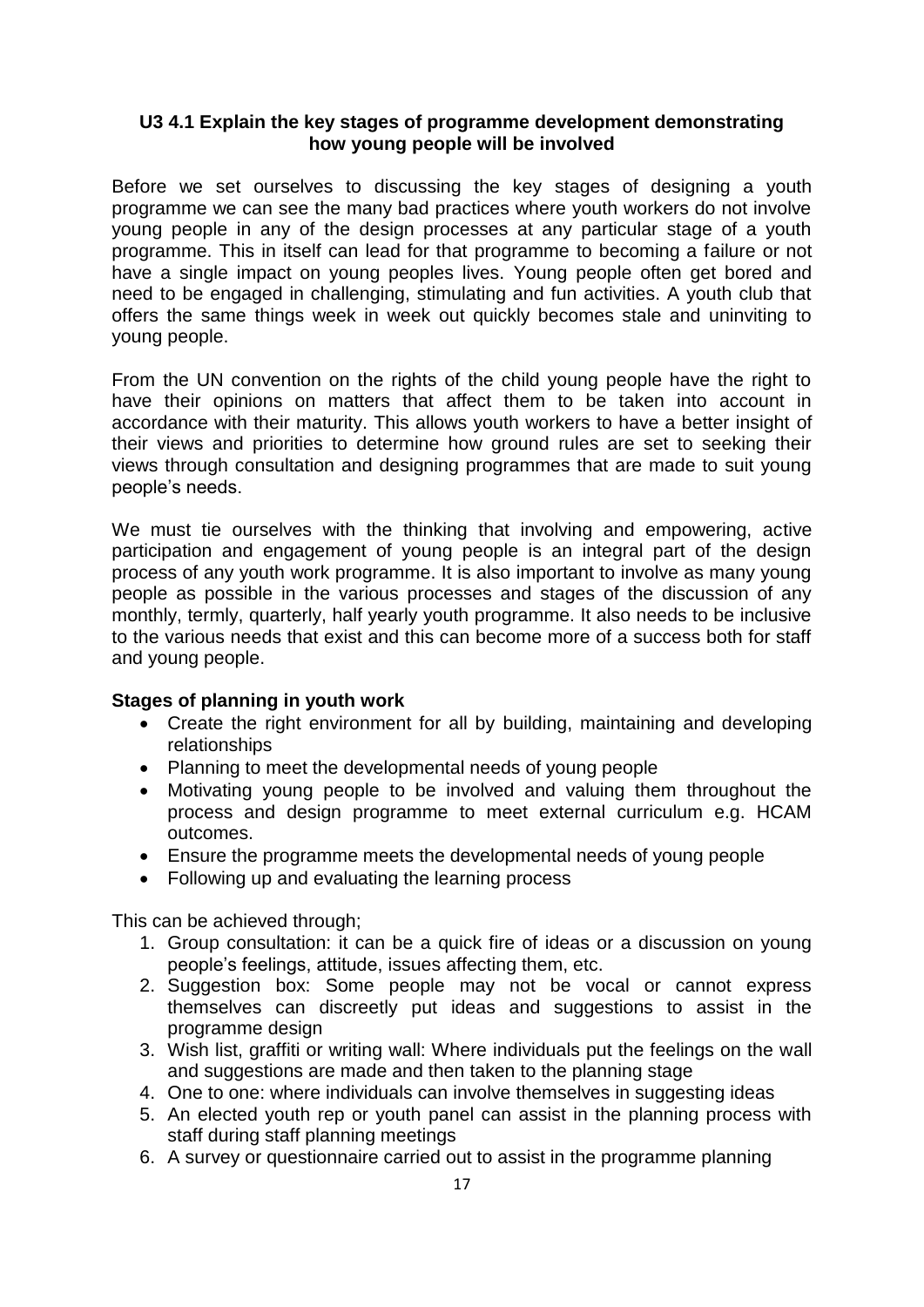7. Reviewing the feedback and evaluation forms and creating a data spread sheet for future planning

A planned programme can help staff to work with young people to explore matters that interest or concerns them, it allows young people to raise issues, look at current attitudes and help bring about change in attitudes through understanding what is affecting them as young people thus enabling them to make positive choices about their lives.

An organised programme provides young people with varied, stimulating and fun activities and keeps staff focused on what needs to be delivered to achieving the desired outcomes. Good programme planning is the basis to a happy thriving youth group.

#### **4.2 Develop sessions using programme planning techniques**

- 1. Identify group
- 2. Identify young people's needs
- 3. Identify activity, set date, time, venue
- 4. Identify opportunities to achieve outcomes (resources, finance and experience e.g. trip leader)
- 5. Identify inclusion and HCAM factors
- 6. Identify the risk factors and seek approvals by line manager (produce risk assessments especially for trips, residentials and out of centre activity)
- 7. Organise a setting for evaluation, peer review, SWOT analysis and self reflection
- Young people interested in achieving a food and Hygiene Level 2 certificates to assist them in applying for jobs in the catering industry
- Young people aged 16-19 inclusive of all
- Maximum number of participants 12
- Venue: youth centre, time: 5pm-9pm Day: Monday (put up poster to close session for workshop)
- Funding: Youth opportunity funding available and Youth service centre core budget available
- Course covers aspects around Health, personal safety, personal hygiene and gives young people the opportunity to seek employment (economic contribution)
- Evaluate through celebration, presentation of certificates, feedback forms, verbal feedback and identify ways to improve it